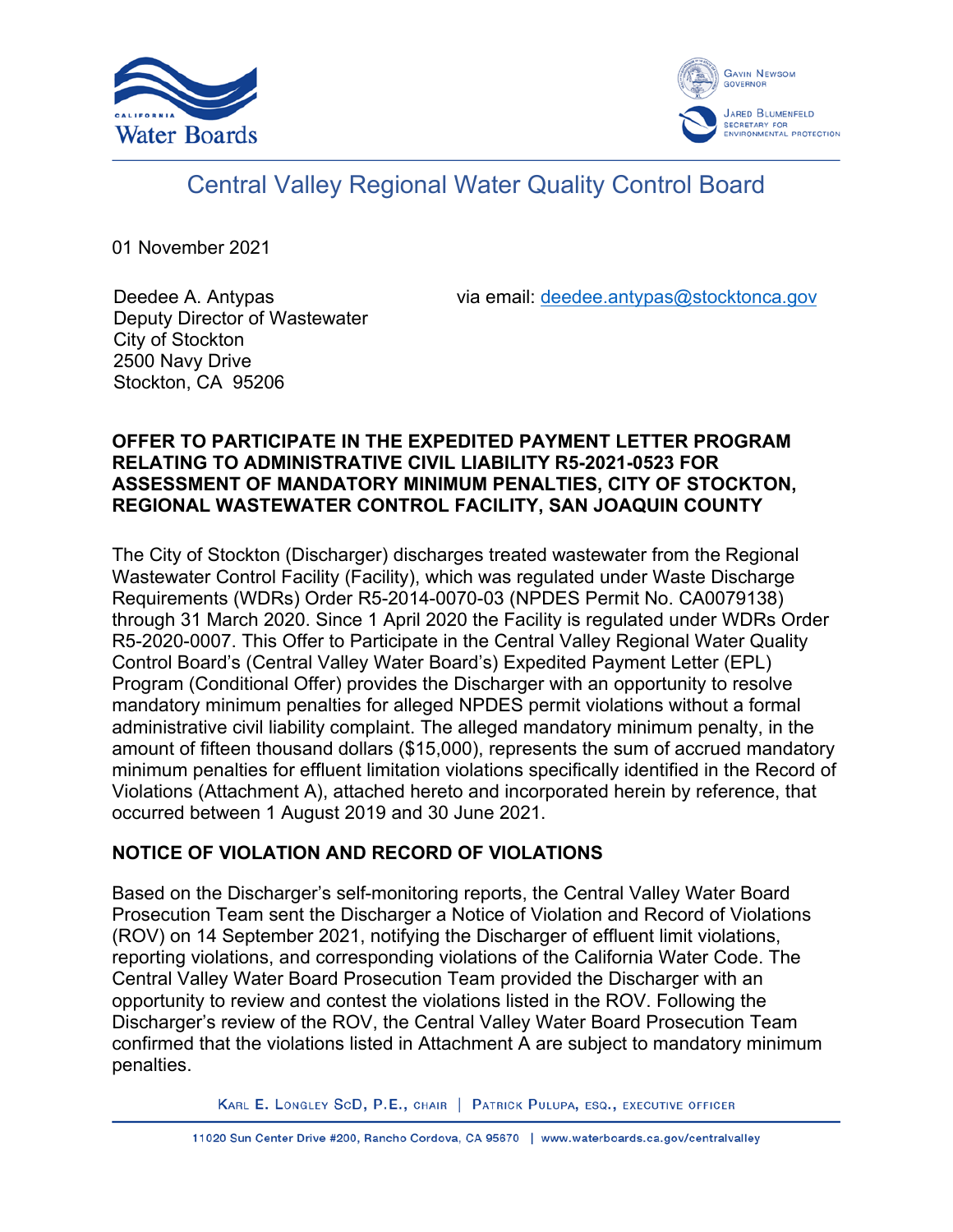## **STATUTORY LIABILITY**

Water Code sections 13385(h) and (i) require the assessment of a mandatory minimum penalty of \$3,000 for each specified serious and chronic effluent limit violation. Pursuant to Water Code section 13385.1(a), the failure to file a discharge monitoring report required pursuant to section 13383 for each complete period of thirty (30) days following the deadline for submitting the report constitutes a serious violation subject to a mandatory minimum penalty under Water Code section 13385(h). The Discharger may also be subject to discretionary administrative civil liabilities pursuant to Water Code section 13385(c) of up to \$10,000 for each day in which the violation occurs, and \$10 for each gallon discharged but not cleaned up in excess of 1,000 gallons. These mandatory minimum penalties and discretionary administrative civil liabilities may be assessed by the Central Valley Water Board beginning with the date that the violations first occurred. The formal enforcement action that the Central Valley Water Board uses to assess such liability is an administrative civil liability complaint, although the Central Valley Water Board may instead refer such matters to the Attorney General's Office for prosecution. If referred to the Attorney General for prosecution, the Superior Court may assess up to \$25,000 for each day in which the violation occurs, and \$25 for each gallon discharged but not cleaned up in excess of 1,000 gallons.

#### **SETTLEMENT OFFER**

The Discharger can avoid the issuance of a formal enforcement action and settle the alleged violations identified in Attachment A by participating in the EPL Program.

To promote resolution of these violations, the Central Valley Water Board Prosecution Team makes this Conditional Offer. The Central Valley Water Board's Prosecution Team proposes to resolve these violations without the issuance of a formal enforcement action through this Conditional Offer assessing **fifteen thousand dollars** (\$15,000) in mandatory minimum penalties. If the Discharger accepts this proposal, subject to the conditions below, the Central Valley Water Board Prosecution Team will accept that payment in settlement of any enforcement action that would otherwise arise out of the violations identified in Attachment A. Accordingly, the Central Valley Water Board Prosecution Team will forego issuance of a formal administrative civil liability complaint, will not refer the violations to the Attorney General, and will waive its right to seek additional discretionary civil liabilities for the violations identified in Attachment A. The Conditional Offer does not address or resolve liability for any violation that is not specifically identified in Attachment A, regardless of the date that the violation occurred.

If the Discharger accepts this Conditional Offer, please complete and return the enclosed "Acceptance of Conditional Resolution and Waiver of Right to Hearing" (proposed) Order" (Acceptance and Waiver) on or before 01 December 2021. The Acceptance and Waiver constitutes a settlement of the violations specifically identified in Attachment A.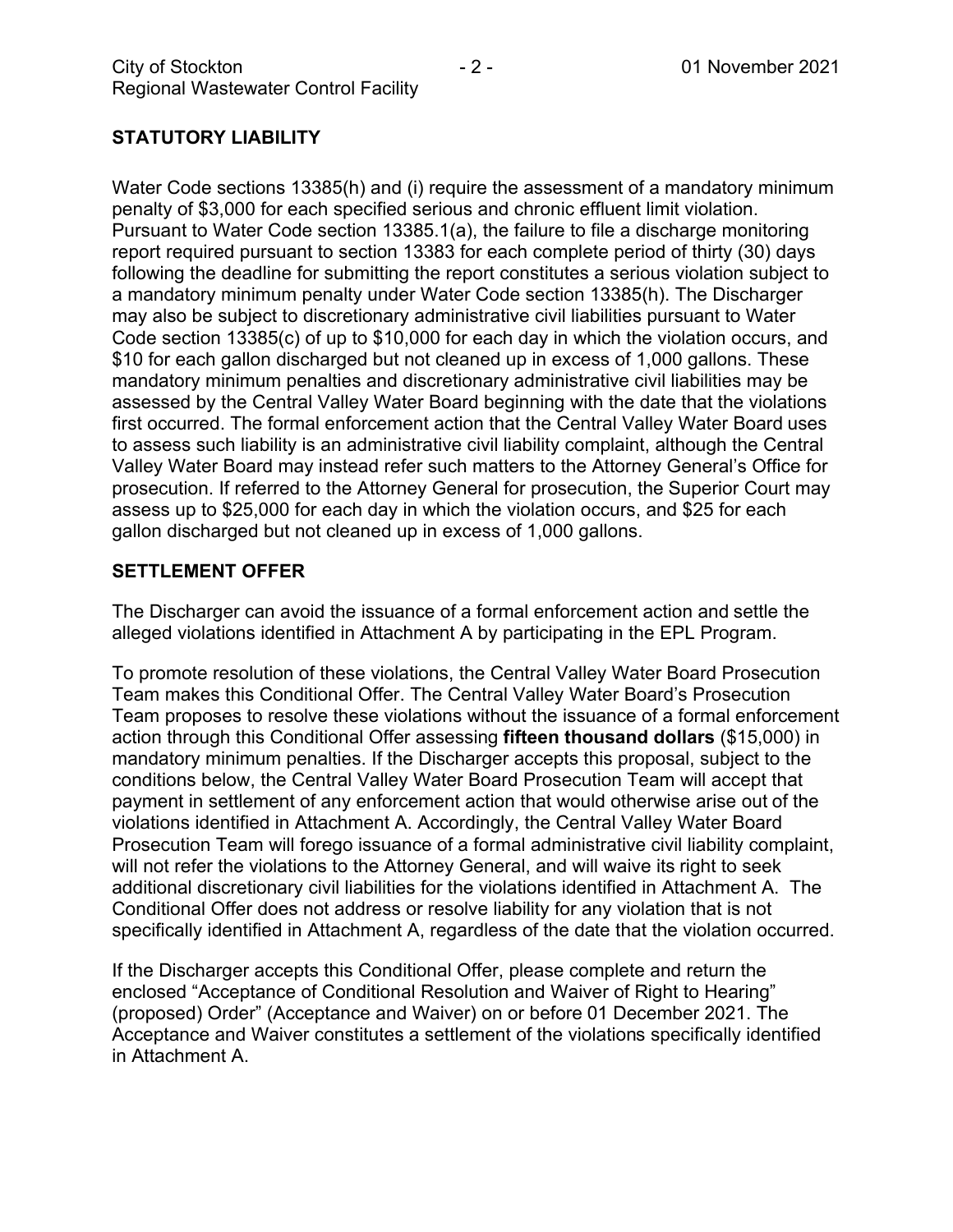#### **CONDITIONS FOR CENTRAL VALLEY WATER BOARD ACCEPTANCE OF RESOLUTION**

Federal regulations require the Central Valley Water Board to publish and allow the public thirty (30) days to comment on any settlement of an enforcement action addressing NPDES permit violations (40 C.F.R. section 123.27(d)(2)(iii)). Notice of this settlement will be published on the Central Valley Water Board's website at: [Central Valley Tentative Orders](https://www.waterboards.ca.gov/centralvalley/board_decisions/tentative_orders/)

(https://www.waterboards.ca.gov/centralvalley/board\_decisions/tentative\_orders/)

If no comments are received within the 30-day comment period, and unless there are new material facts that become available to the Central Valley Water Board, the Executive Officer or his designee will execute the Acceptance and Waiver as a stipulated order assessing the uncontested mandatory minimum penalty amount pursuant to Water Code sections 13385.

However, if significant comments are received in opposition to the settlement, this Conditional Offer may be withdrawn. In that case, the Discharger's waiver pursuant to the Acceptance and Waiver will be void and the violation(s) will be addressed in an administrative civil liability hearing. At the hearing, the Discharger will be free to make arguments to any of the alleged violations, and the Discharger's prior agreement to accept this Conditional Offer will be treated as a settlement communication and will not in any way be binding or used as evidence against the Discharger. The Discharger will be provided with further information on the administrative civil liability hearing process.

If the Discharger chooses to sign the Acceptance and Waiver, full payment of the assessed amount may be submitted with the waiver. However, full payment of the assessed amount shall be due no later than thirty (30) calendar days after the date the Acceptance and Waiver is executed by the Executive Officer. In accordance with California Water Code section 13385(n)(1) and California Water Code section 13385.1(c)(1), funds collected for violations of effluent limitations and reporting requirements pursuant to section 13385 and 13385.1 shall be deposited in the State Water Pollution Cleanup and Abatement Account. Accordingly, the \$15,000 liability shall be paid by cashiers or certified check made out to the "State Water Pollution Cleanup and Abatement Account". Failure to pay the full penalty within the required time period may subject the Discharger to further liability.

The Discharger shall indicate on the check the number of this EPL and send it to the State Water Resources Control Board, Accounting Office, Attn: EPL R5-2021-0523 Payment, PO Box 1888, Sacramento, California, 95812-1888. The waiver and a copy of the check must also be mailed to the Central Valley Water Board at 11020 Sun Center Drive #200, Rancho Cordova, CA, 95670 attention to Xuan Luo.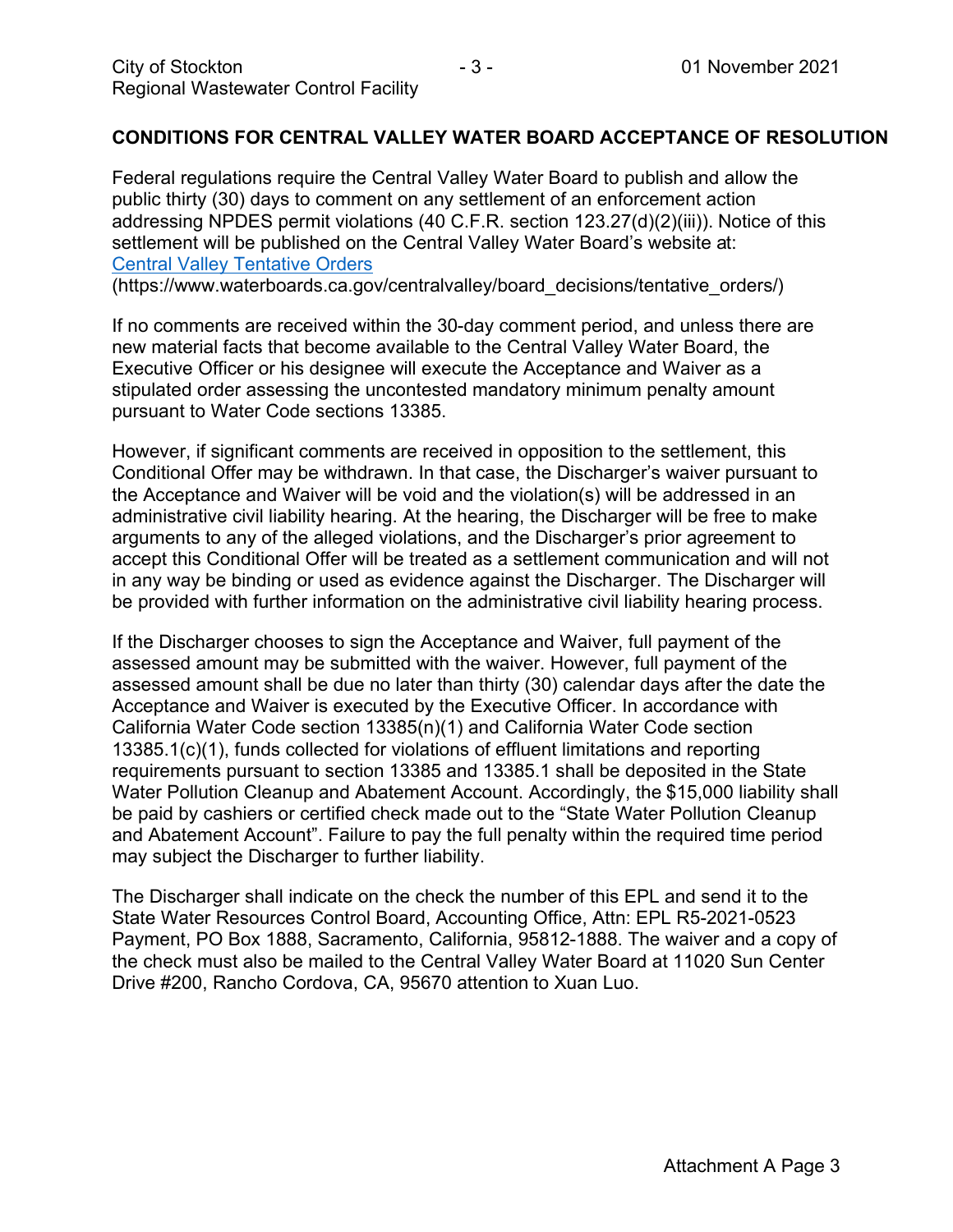If you have any questions or comments regarding this Settlement Offer, please contact Xuan Luo at (916) 464-4606 or [Xuan.Luo@waterboards.ca.gov.](mailto:Xuan.Luo@waterboards.ca.gov)

ORIGINAL SIGNED BY JOHN J. BAUM Assistant Executive Officer

### Enclosures (2): Attachment A Record of Violations Acceptance of Conditional Resolution and Waiver of Right to Hearing

cc via email: Eric Magnan, USEPA, Region 9, San Francisco David Boyers, Office of Enforcement, SWRCB, Sacramento Patrick Pulupa, Central Valley Water Board Advisory Team, Rancho Cordova Jessica Jahr, Office of Chief Counsel, SWRCB, Sacramento Adam Laputz, Central Valley Water Board Advisory Team, Rancho Cordova San Joaquin County Environmental Health Department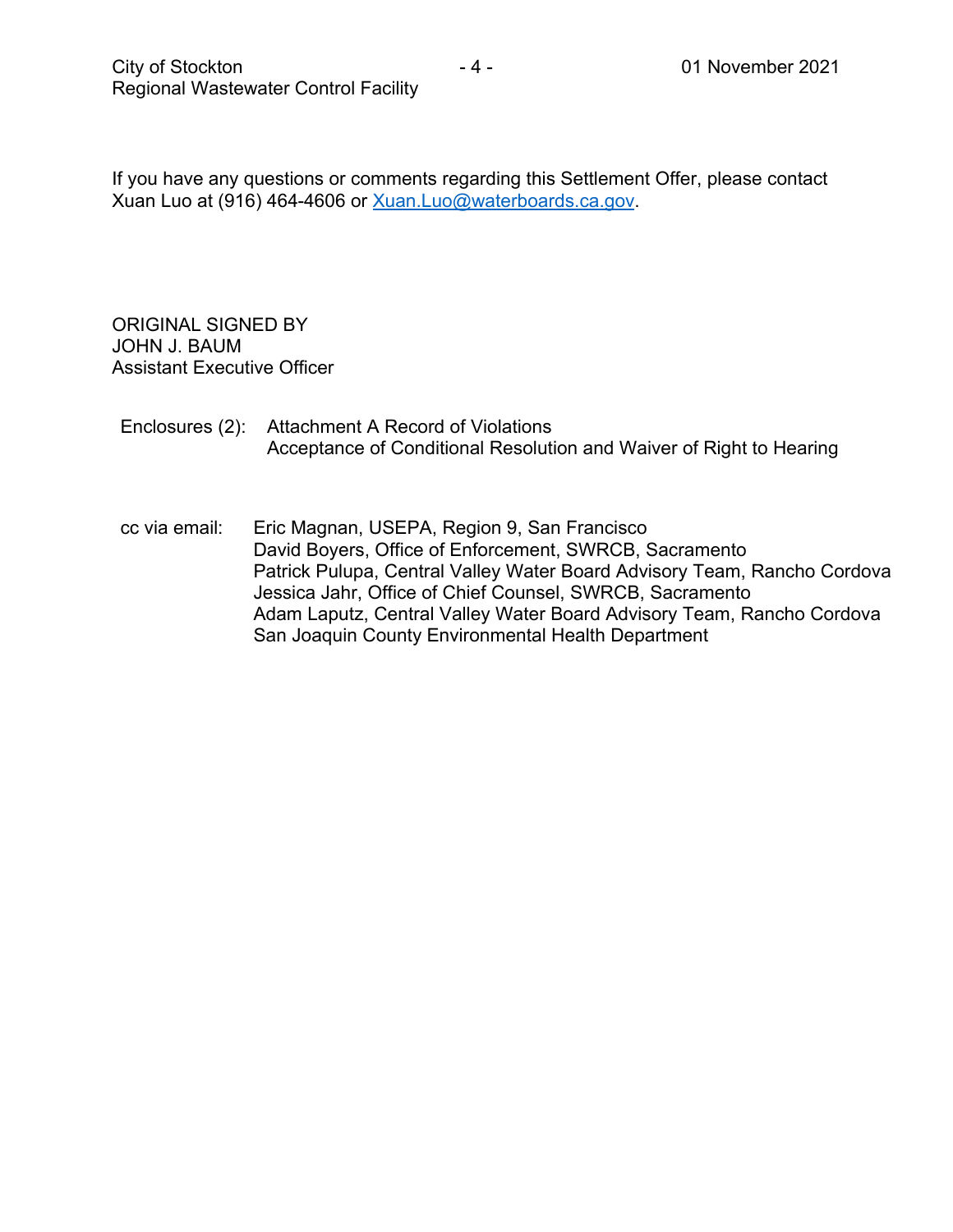#### ATTACHMENT A TO SETTLEMENT OFFER NUMBER. R5-2021-0523 Record of Violations Subject to Mandatory Minimum Penalties

### **CITY OF STOCKTON REGIONAL WASTEWATER CONTROL FACILITY**

RECORD OF VIOLATIONS (1 August 2019 – 30 June 2021) MANDATORY MINIMUM PENALTIES (Data reported under Monitoring and Reporting Programs R5-2014-0070-03 and R5-2020-0007)

The following table lists the alleged violations subject to mandatory minimum penalties (MMPs), pursuant to Water Code section 13385(h) and (i).

| Item | <b>Date</b> | <b>Parameter</b>  | <b>Units</b> | ∟imit | <b>Measured</b> | <b>Period</b>   | <b>Violation</b><br>Type | <b>MMP Type</b> | <b>CIWQS</b> |
|------|-------------|-------------------|--------------|-------|-----------------|-----------------|--------------------------|-----------------|--------------|
|      | 1/13/2020   | Nitrate + Nitrite | mg/L         | 31    | 32              | Daily maximum   | CAT <sub>1</sub>         | <b>NCHRON</b>   | 1075377      |
| 2    | 1/14/2020   | Nitrate + Nitrite | mg/L         | 31    | 33              | Daily maximum   | CAT <sub>1</sub>         | <b>NCHRON</b>   | 1075378      |
| 3    | 1/30/2021   | Ammonia           | mg/L         | 7.6   | 12.7            | Weekly average  | CAT <sub>1</sub>         | CAT 1 SIG       | 1086710      |
|      | 1/31/2021   | Ammonia           | lb/day       | 1100  | 1323            | Monthly average | CAT <sub>1</sub>         | <b>NCHRON</b>   | 1086708      |
| 5    | 1/31/2021   | Ammonia           | mg/L         | 2.4   | 7.0             | Monthly average | CAT <sub>1</sub>         | CAT 1 SIG       | 1086709      |
| 6    | 2/28/2021   | Ammonia           | mg/L         | 2.4   | 6.4             | Monthly average | CAT <sub>1</sub>         | CAT 1 SIG       | 1088188      |
|      | 2/20/2021   | Ammonia           | mg/L         | 7.6   | 11.1            | Weekly average  | CAT <sub>1</sub>         | CAT 1 SIG       | 1088189      |
| 8    | 2/28/2021   | Ammonia           | lb/day       | 1100  | 1444            | Monthly average | CAT <sub>1</sub>         | <b>CHRON</b>    | 1088190      |

#### **Table A. Violations Subject to Mandatory Penalties**

## **EXPEDITED PAYMENT AMOUNT VIOLATIONS SUMMARY**

| <b>VIOLATIONS AS OF:</b>                    | 30 June 2021 |
|---------------------------------------------|--------------|
| <b>Group I Serious Violations:</b>          |              |
| <b>Group II Serious Violations:</b>         |              |
| Non-Serious Violations Not Subject to MMPs: | З            |
| Non-serious Violations Subject to MMPs:     |              |
| <b>Total Violations Subject to MMPs:</b>    | 5            |

## **Mandatory Minimum Penalty Amount for Effluent Limit Violation(s)**

4 Serious Violations x \$3,000 Violation = \$12,000

1 Non-Serious Violation subject to MMP x \$3,000 per Violation = \$3,000

Total Expedited Payment Amount = \$15,000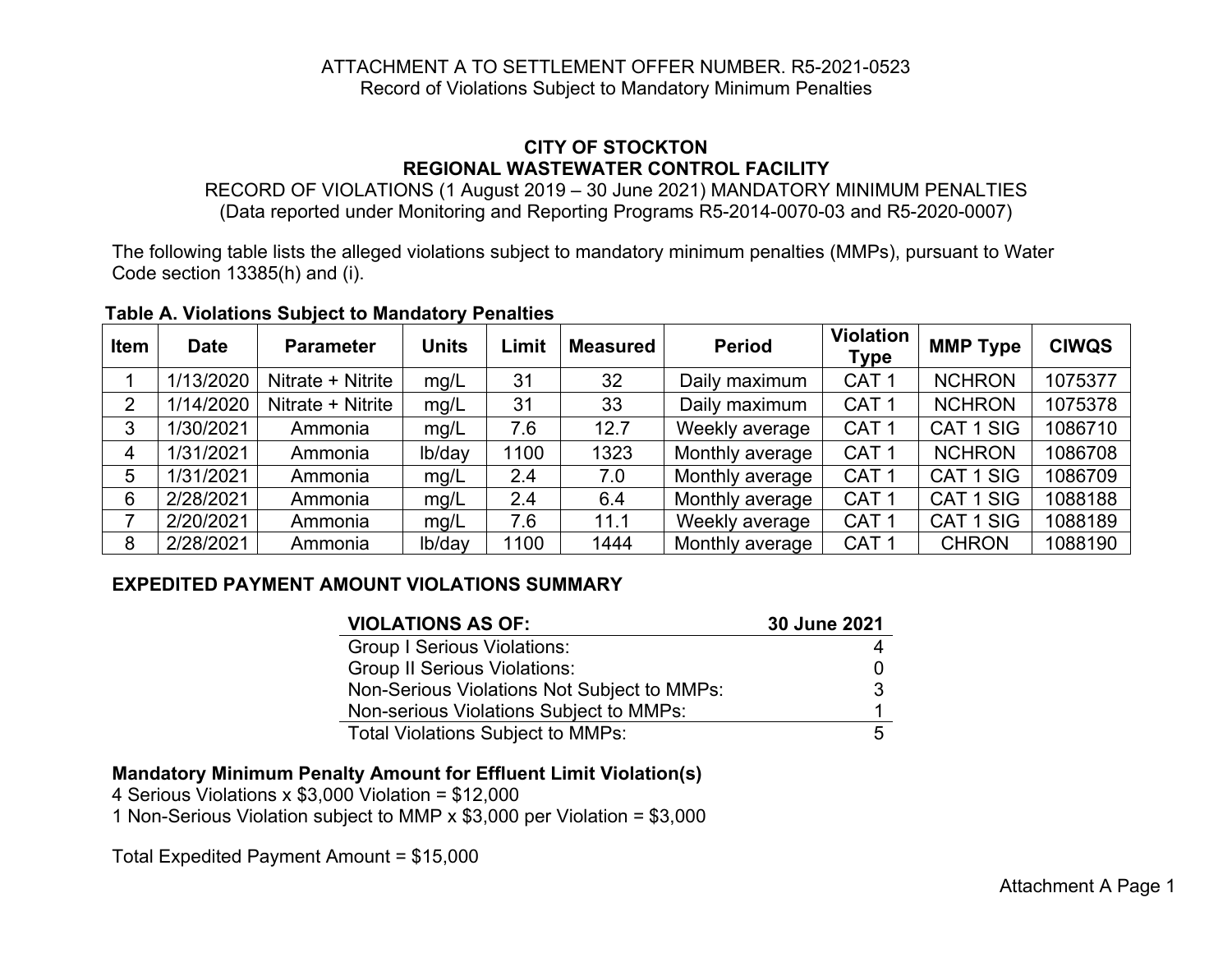# ATTACHMENT A TO SETTLEMENT OFFER NUMBER. R5-2021-0523 Record of Violations Subject to Mandatory Minimum Penalties

| <b>Table B. Definition</b> |                                                                                                                                                                                                                                                                  |  |  |  |  |
|----------------------------|------------------------------------------------------------------------------------------------------------------------------------------------------------------------------------------------------------------------------------------------------------------|--|--|--|--|
| <b>Abbreviation</b>        | <b>Description</b>                                                                                                                                                                                                                                               |  |  |  |  |
| CAT <sub>1</sub>           | Violation of effluent limitation for Group I pollutant.                                                                                                                                                                                                          |  |  |  |  |
| CAT <sub>2</sub>           | Violation of effluent limitation for Group II pollutant                                                                                                                                                                                                          |  |  |  |  |
| <b>CHRON</b>               | Chronic violation as defined by Water Code section 13385 (i). Any non-serious violation that falls<br>within a 180-day period with three preceding violations. Thus, the fourth non-serious violation that<br>occurs within a 180-day period is subject to MMPs. |  |  |  |  |
| <b>CIWQS</b>               | California Integrated Water Quality System database.<br>https://www.waterboards.ca.gov/water_issues/programs/ciwqs/                                                                                                                                              |  |  |  |  |
| <b>CTOX</b>                | Violation of chronic toxicity effluent limitation.                                                                                                                                                                                                               |  |  |  |  |
| <b>DREP</b>                | Deficient reporting violation. This will only result in MMPs if the report is so deficient as to make<br>determination of compliance impossible for the reporting period.                                                                                        |  |  |  |  |
| <b>LREP</b>                | Late Reporting violation. Every 30-Days a report is late counts as one serious late reporting violation<br>subject to MMPs.                                                                                                                                      |  |  |  |  |
| Measured                   | Reported value for the monitoring period by the Discharger.                                                                                                                                                                                                      |  |  |  |  |
| MMP Type                   | Classification of the type of MMP violation.                                                                                                                                                                                                                     |  |  |  |  |
| Occurrence<br>Date         | Date that a violation occurred. For averaging period limitation violations, such as weekly and monthly<br>averages, the last day of the reporting period is used such as last day of the week (Saturday) and last<br>day of the month, respectively.             |  |  |  |  |
| <b>OEV</b>                 | Violation of any constituent-specific effluent limitation not included in Group I or Group II.                                                                                                                                                                   |  |  |  |  |
| <b>NCHRON</b>              | Non-serious violation falls within the first three violations in a 180-day period, thus, not subject to<br>MMP.                                                                                                                                                  |  |  |  |  |
| <b>SIG</b>                 | Serious Violation:<br>For Group I pollutants that exceed the effluent limitation by 40 percent or more.<br>For Group II pollutants that exceed the effluent limitation by 20 percent or more.                                                                    |  |  |  |  |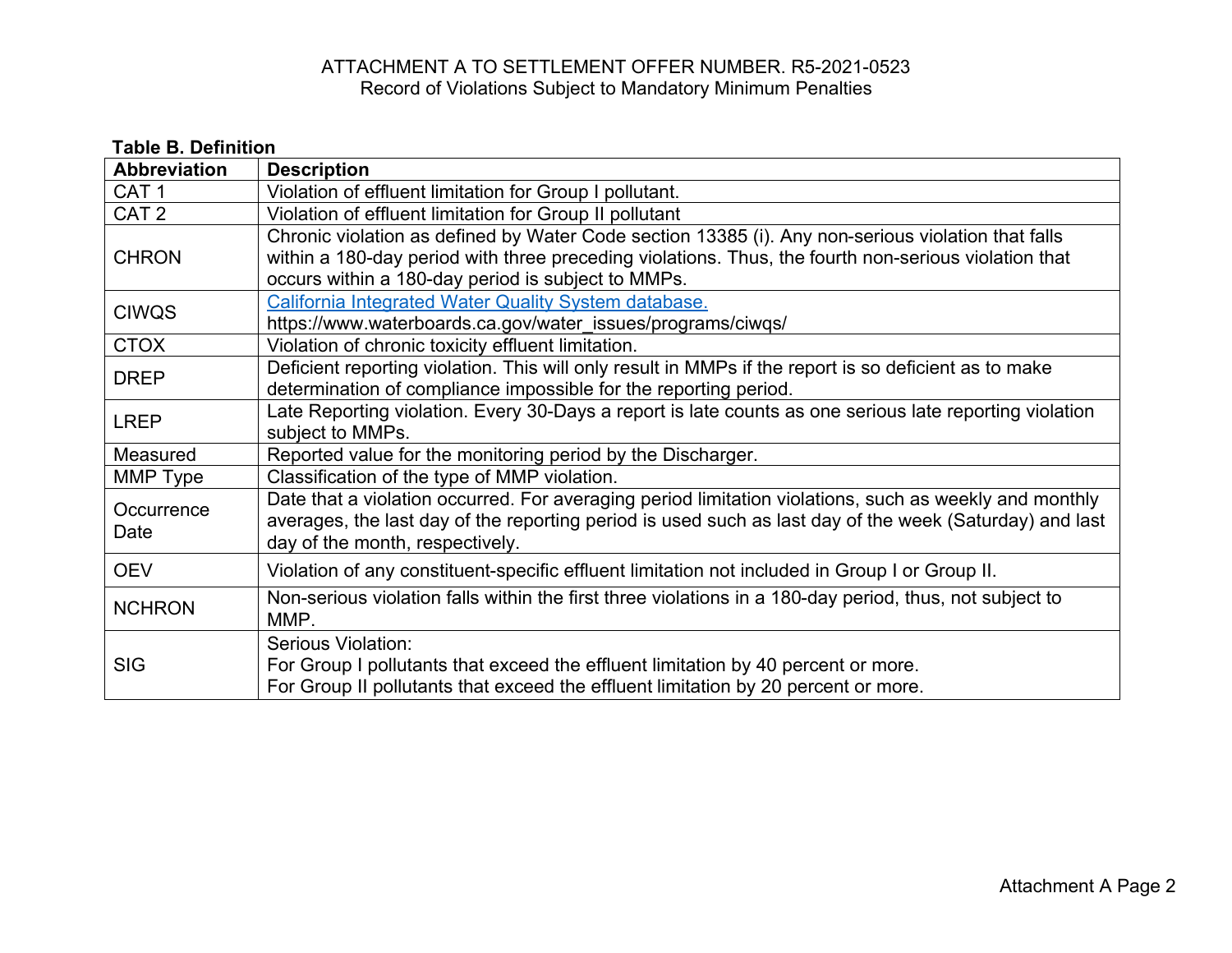#### Offer to Participate in Expedited Payment Letter Program EPL R5-2021-0523

### ACCEPTANCE OF CONDITIONAL RESOLUTION AND WAIVER OF RIGHT TO HEARING; ORDER

City of Stockton EPL No. R5-2021-0523

By signing below and returning this Acceptance of Conditional Resolution and Waiver of Right to Hearing (Acceptance and Waiver) to the Central Valley Regional Water Quality Control Board (Central Valley Water Board), the City of Stockton (Discharger) hereby accepts the "Offer to Participate in Expedited Payment Letter Program" (Conditional Offer), incorporated herein by reference, and waives the right to a hearing before the Central Valley Water Board to dispute the allegations of violations described in the Record of Violations (ROV), which is included as Attachment A to the Conditional Offer.

The Discharger agrees that the Conditional Offer shall serve as a complaint pursuant to Article 2.5 of the California Water Code and that no separate complaint is required for the Central Valley Water Board to assert jurisdiction over the alleged violations through its Chief Prosecutor. The Discharger agrees to pay the penalties required by California Water Code section 13385(h) and/or (i), in the sum of \$15,000 (Expedited Payment Amount), which shall be deemed payment in full of any civil liability pursuant to Water Code section 13385 that otherwise might be assessed for the violations described in the ROV. The Discharger understands that this Acceptance and Waiver waives its right to contest the allegations in the ROV and the amount of civil liability assessed for the violations.

The Discharger understands that this Acceptance and Waiver does not address or resolve liability for any violation that is not specifically identified in the ROV.

Upon execution by the Discharger, the completed Acceptance and Waiver shall be returned via email and/or U.S. mail to:

Xuan Luo, Senior Water Resources Control Engineer NPDES Compliance and Enforcement 11020 Sun Center Drive, Suite 200 Rancho Cordova, CA 95670 Phone: (916) 464-4606 [xuan.luo@waterboards.ca.gov](mailto:xuan.luo@waterboards.ca.gov)

KARL E. LONGLEY SCD, P.E., CHAIR | PATRICK PULUPA, ESQ., EXECUTIVE OFFICER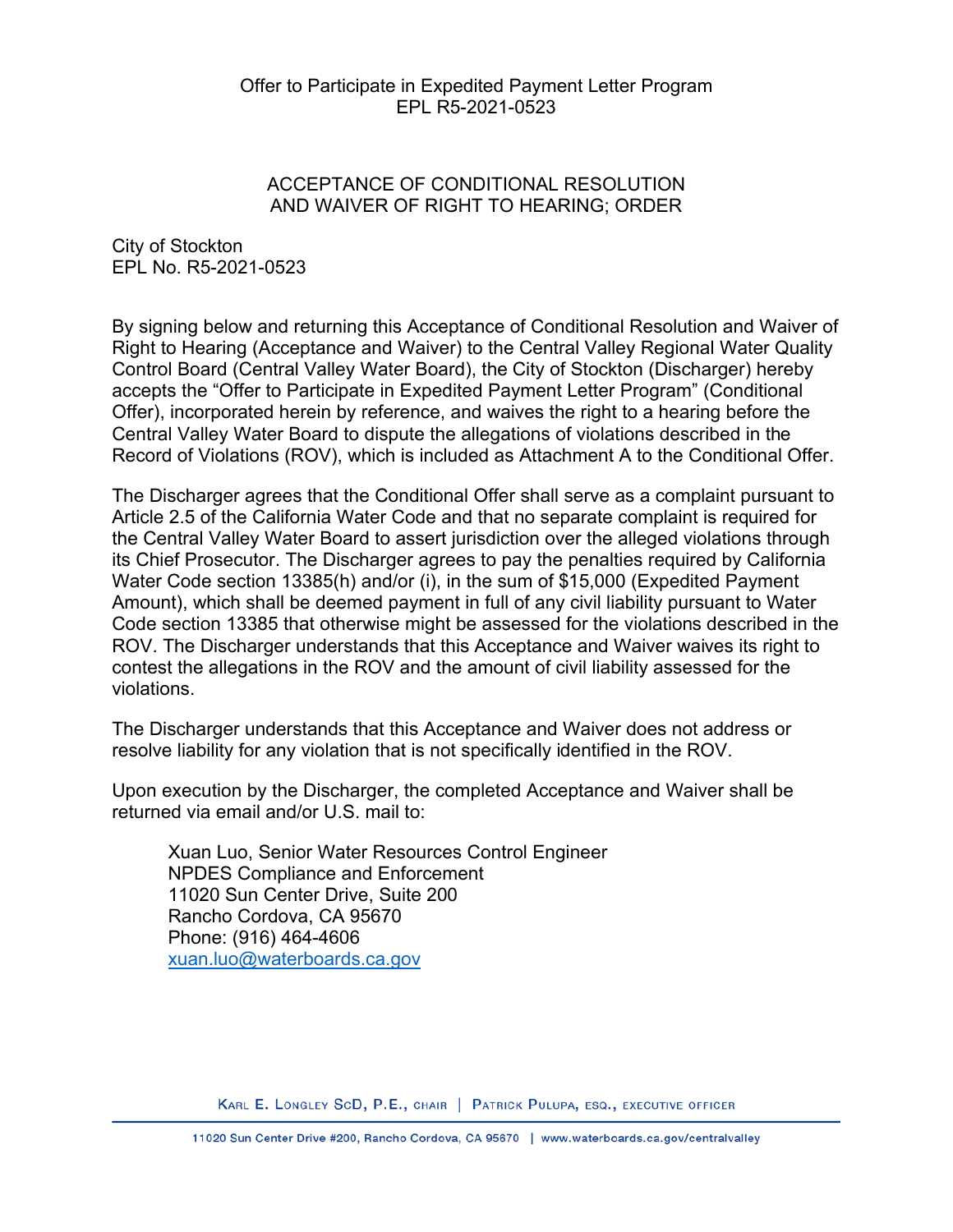The Discharger understands that federal regulations set forth at title 40, Code of Federal Regulations, section 123.27(d)(2)(iii) require the Central Valley Water Board to publish notice of and provide at least thirty (30) days for public comment on any proposed resolution of an enforcement action addressing NPDES permit violations. Accordingly, this Acceptance and Waiver, prior to execution by the Central Valley Water Board Executive Officer, will be published as required by law for public comment.

If no comments are received within the notice period that causes the Central Valley Water Board Executive Officer to question the Expedited Payment Amount, the Central Valley Water Board Executive Officer or his designee will execute this Acceptance and **Waiver** 

The Discharger understands that if significant comments are received in opposition to the Expedited Payment Amount, the offer on behalf of the Central Valley Water Board to resolve the violations set forth in the ROV may be withdrawn. In that circumstance, the Discharger will be advised of the withdrawal and an administrative civil liability complaint may be issued and the matter may be set for a hearing before the Central Valley Water Board. For such a liability hearing, the Discharger understands that this Acceptance and Waiver executed by the Discharger will be treated as a settlement communication and will not be used as evidence in that hearing.

The Discharger further understands that once the Acceptance and Waiver is executed by the Central Valley Water Board Executive Officer or his designee, the full payment required by the deadline set forth below is a condition of this Acceptance and Waiver. In accordance with California Water Code section 13385(n)(1) and California Water Code section 13385.1(c)(1), funds collected for violations of effluent limitations and reporting requirements pursuant to sections 13385 and 13385.1 shall be deposited in the State Water Pollution Cleanup and Abatement Account. Accordingly, the \$15,000 liability shall be paid by a cashiers or certified check made out to the "State Water Pollution Cleanup and Abatement Account". The Discharger may choose to submit the full payment with the Waiver. However, the payment must be submitted to the State Water Resources Control Board no later than thirty (30) calendar days after the date the Acceptance and Waiver is executed by the Central Valley Water Board Executive Officer or his designee.

Please mail the check to:

State Water Resources Control Board, Accounting Office Attn: EPL R5-2021-0523 Payment PO Box 1888 Sacramento, California, 95812-1888

The Discharger shall also provide a copy of the wavier form and check via email to the Central Valley Water Board ([Xuan.Luo@waterboards.ca.gov](mailto:Xuan.Luo@waterboards.ca.gov)).